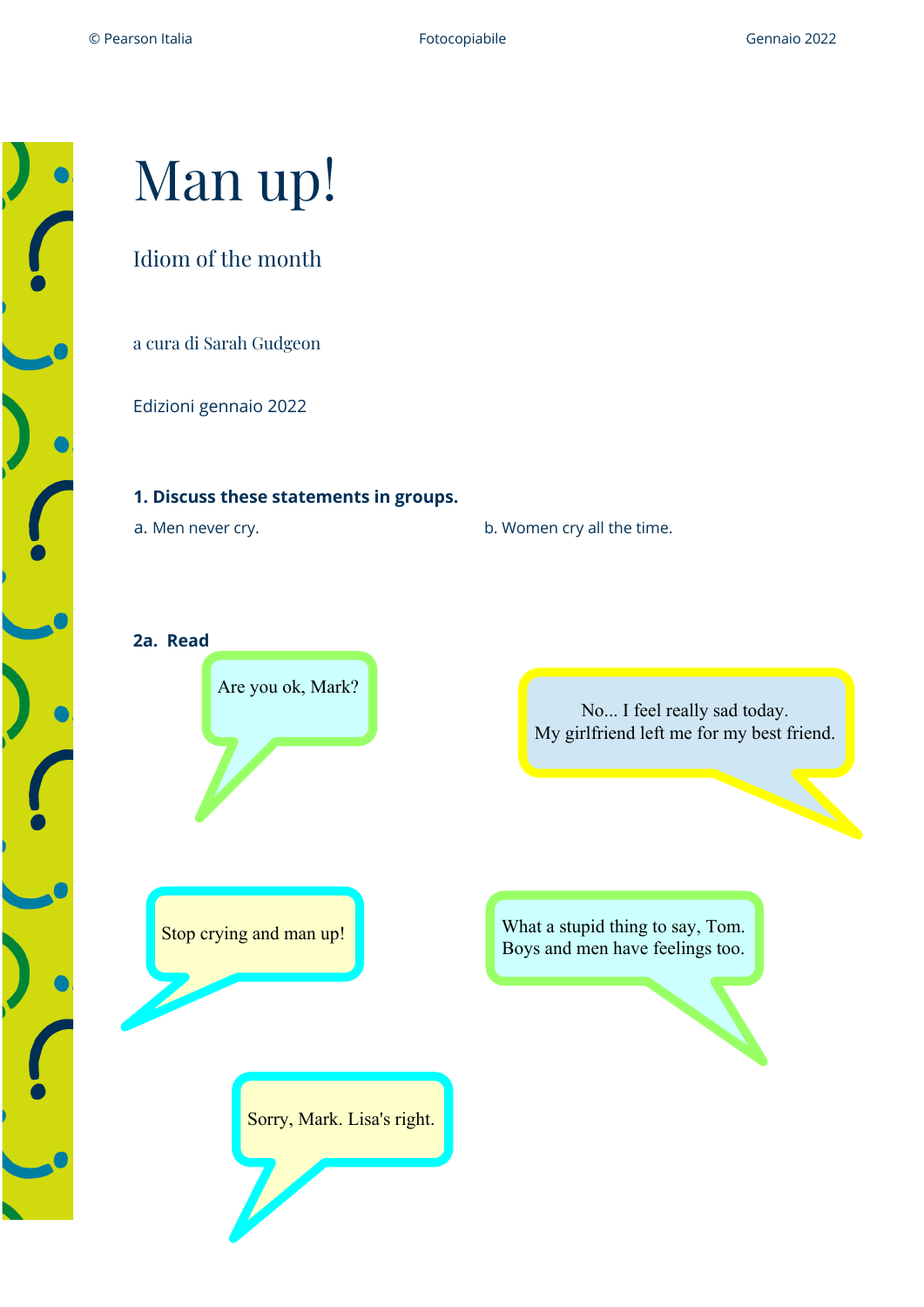#### **2b. Complete with the idiom of the month.**

He doesn't need to \_\_\_\_\_\_\_\_\_. It's ok for boys to cry and talk about their feelings.

*People tell someone to 'Man Up!' when they want them to be strong and unemotional like a stereotypical man.*

#### **3. Read this message from your friend Simon:**

Hey mate. I can't meet you at the park later, sorry. My dog Rexie died last night. I'm devestated. He was the best dog ever. Me and my brother Matt cried for hours when we left him at the vets. Speak soon. Simon.

**4. Before you reply, think. Are you going to tell Simon to (a) Man up! or (b) That you're there for him?**

**5. Write your reply. Max 50 words.**

**\_\_\_\_\_**

**6. Remember, it doesn't matter if you're a boy or a girl, it's always ok to show your feelings.**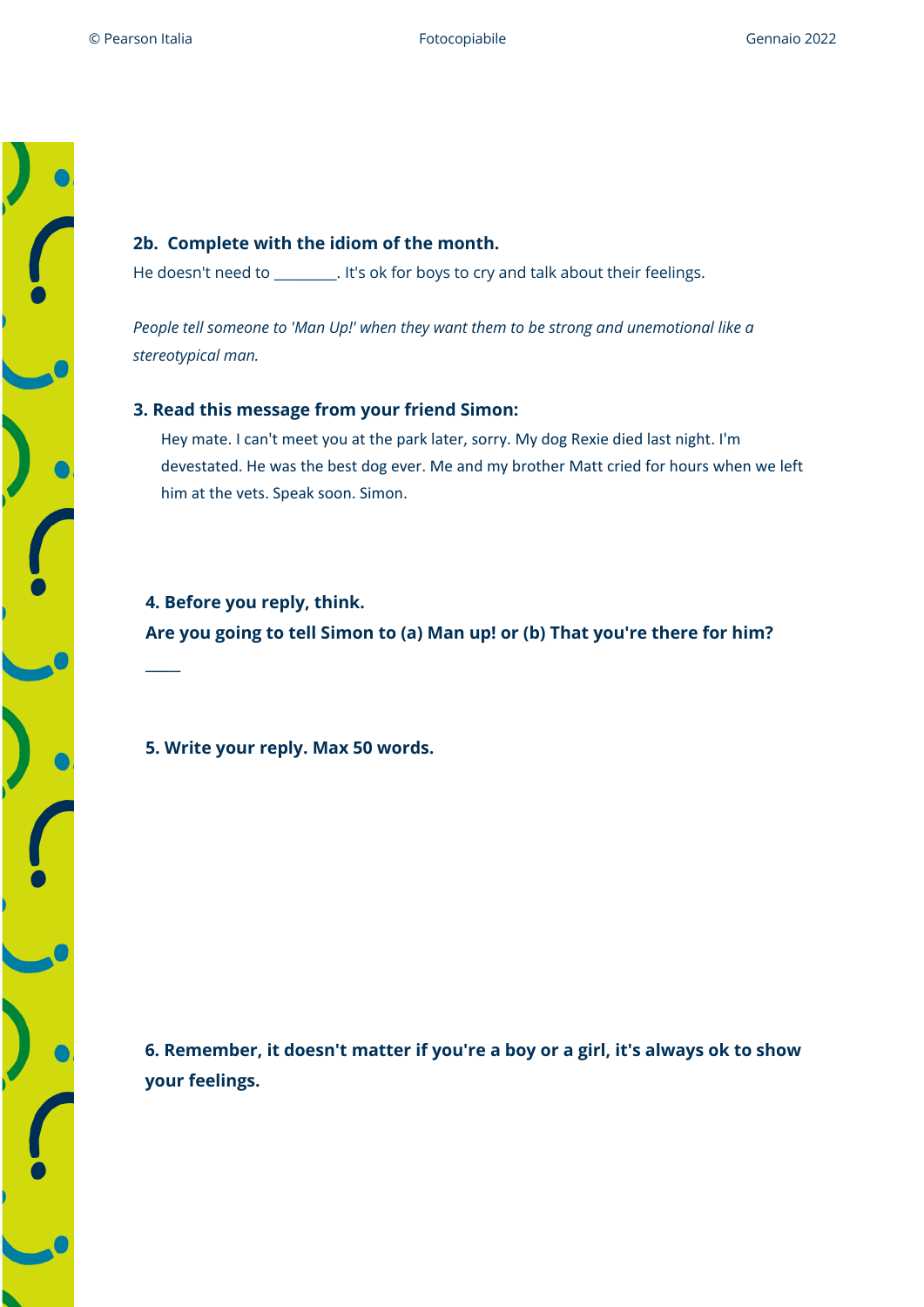